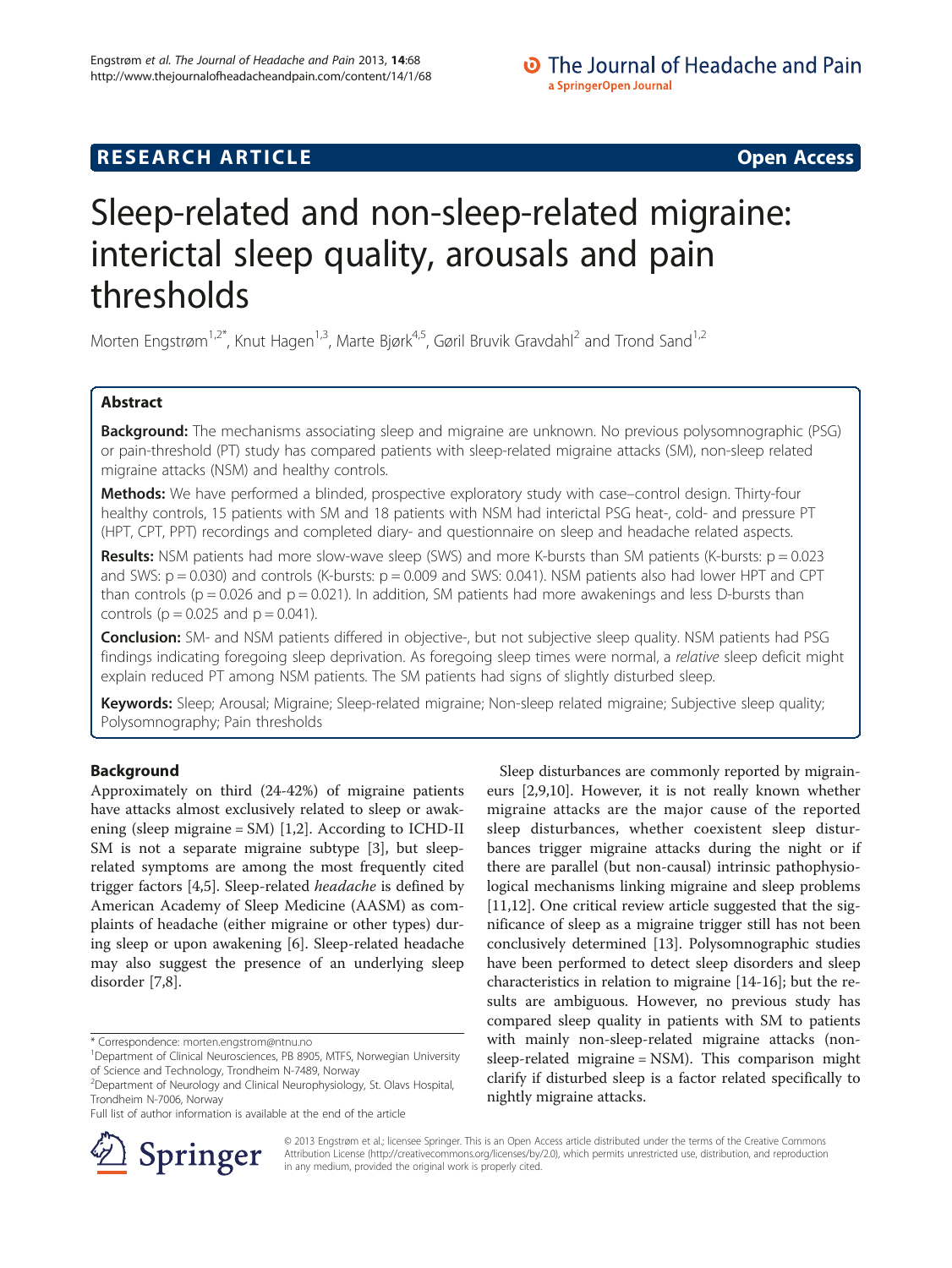<span id="page-1-0"></span>Furthermore, the relationship between pain mechanisms and sleep might contribute to explain why some people wake up with migraine. A relationship between sleep and pain has previously been found as sleep loss decrease pain thresholds (PT) in healthy people [\[17-20](#page-8-0)]. Disturbed sleep also seems to reduce the descending inhibitory pain control system (DNIC) activity and thereby increasing somatic spontaneous symptoms [\[21\]](#page-8-0). Decreased thermal PT (TPT) have also been found 24 hours before migraine attacks [[22](#page-8-0)]. Hence we hypothesized that polysomnographic (PSG)-measures of sleep quality, nightly arousals and PT would be changed among SM patients compared to NSM patients and healthy controls.

Our primary aim of this exploratory, prospective case– control study was to compare subjective and objective sleep quality, arousal indices and PT between SM- and NSM patients. The second aim was to compare sleep and pain variables between healthy controls (C) and SMand NSM patients respectively. Thirdly, we wanted to explore the correlation between subjective and objective sleep, PT, and headache severity variables.

# Methods

### Participants

Sixty-one migraine patients (M) with and without aura were recruited by advertising in local newspapers. Volunteers called a nurse trained in headache research for a screening interview followed by a consultation with a headache specialist who verified the diagnosis according to ICDH-II [[3\]](#page-8-0). Subjects with two to six migraine attacks per month were selected for the present study. Subjects with coexisting frequent migraine and tension-type headache (TTH), other major health problems (including regular use of neuroleptic-, antiepileptic- or antidepressant drugs, analgesics, or drugs for migraine prophylaxis the last four weeks), or subjects who were pregnant, were not included. Painkillers or triptans for acute migraine were allowed. Based on the headache diary interictal (>two days from attack), patients were selected for the present study and the methodological details have been published previously [\[23\]](#page-8-0).

The migraineurs were divided in two subgroups according to when the headache *usually started*. Migraineurs answering either "upon awakening" or "during the night (waking me up)" were defined as having SM, whereas those who answered "during daytime before noon", "during daytime after noon" or "no regular onset time" were defined as having NSM. The pre- and postictal group were too small to qualify for a subgroup analysis. Thirty-three interictal migraineurs SM ( $n = 15$ ) and NSM ( $n = 18$ ) and thirty-four comparable controls according to age and sex were available for the analysis (Table 1). The study was approved by the regional ethics committee and participants signed an informed consent before inclusion.

Table 1 Baseline chracteristics and headache-related data: counts or mean (SD)

|                                                 | $C(n = 34)$ | $SM^1 (n = 15)$ | $NSM^1$ (n = 18)         |
|-------------------------------------------------|-------------|-----------------|--------------------------|
| Age (years)                                     | 39.6 (13.7) | 39.4 (14.3)     | 33.9 (11.4)              |
| Sex: F/M                                        | 20/14       | 10/5            | 15/3                     |
| BMI (kg/m2)                                     | 25.3(3.4)   | 23.6(2.8)       | 23.4 (3.4) <sup>3</sup>  |
| Caffeine beverages<br>(cups per day)            | 4.0(3.5)    | 2.7(2.2)        | 1.9 $(2.4)$ <sup>4</sup> |
| Alcohol: 0 (never) to 5<br>(4 or more per week) | 2.9(1.0)    | 2.3(1.4)        | $2.1(1.1)^4$             |
| Nicotine: yes/no                                | 6/28        | 2/13            | 3/15                     |
| Physical activity <sup>2</sup>                  | 1.8(1.2)    | 1.6(0.9)        | 2.1(1.4)                 |
| Days since last menstruation                    | 18.9(8.6)   | 16.0(7.4)       | 13.3(7.9)                |
| Oral contraceptives: yes/no                     | 7/13        | 5/5             | 5/10                     |
| Married or common-law<br>partner/single         | 25/9        | 7/8             | 12/6                     |
| MA/MwoA                                         |             | 10/5            | 14/4                     |
| Headache time in diary (h/day)                  |             | 1.7(1.5)        | 2.0(2.3)                 |
| Migraine time in diary (h/day)                  |             | 0.8(1.0)        | 1.8(2.3)                 |
| Triptan days (0-14)                             |             | 1.9(2.3)        | 1.5(2.4)                 |
| Analgesic days (0-14)                           |             | 1.1(1.6)        | 1.9(2.3)                 |
| Headache days last 3 months                     |             | 7.6(7.6)        | 6.3(3.3)                 |
| Headache intensity (1-4)                        |             | 2.7(0.5)        | 2.6(0.5)                 |
| Migraine duration (years)                       |             | 24.3 (17.7)     | 16.5 (12.0)              |
| Photophobia (0-2)                               |             | 1.1(0.4)        | 1.1(0.3)                 |
| Phonophobia (0-2)                               |             | 0.9(0.6)        | 1.1(0.4)                 |
|                                                 |             |                 |                          |

Controls (C), SM: Sleep-related migraine attack group, and NSM: none-sleep-related migraine attack group.

<sup>1</sup>SM and NSM are the corresponding interictal subgroups (background data for interictal PSG and pain threshold variables reported in Table [3\)](#page-5-0). <sup>2</sup>

 $^{2}(0)$ : seldom), 1:1-2x/week, 2:3x/week; sum of exercise and walking to workplace scores.

<sup>3</sup> NSM or SM  $\neq$  C (p < 0.05). <sup>4</sup>NSM or SM  $\neq$  C (p < 0.01).

Pearson chi-square test, Fisher exact test or Mann–Whitney U-test. Significant differences are emphasized with bold types.

#### Questionnaires and diaries

Headache hours per day, average sleep time, sleep latency, long  $(≥30 \text{ min})$  and short  $(≤30 \text{ min})$  awakenings per night were calculated and analyzed from sleep diaries for the 14 days preceding the PSG.

Epworth sleepiness scale (ESS) [[24,25\]](#page-8-0), questions adapted from Karolinska sleep questionnaire (KSQ) [\[26\]](#page-8-0), Pittsburgh sleep quality index (PSQI) [\[27](#page-8-0)] and Hospital anxiety and depression subscales (HADS) [\[28](#page-8-0)] were administered. The seven PSQI questions (indicating the frequency of common sleep problems; 0–3) were summed into a combined global score variable (PSQIgs, possible range 0–21) [[27\]](#page-8-0). Bothersome tiredness was categorized (0–4) as "none", "less than 7 days per month", "7- 14 days", "> 14 days per month" and "daily". We also had four questions concerning restless legs ("Urge to move the legs", "Rest worsens the urge", "Symptoms improve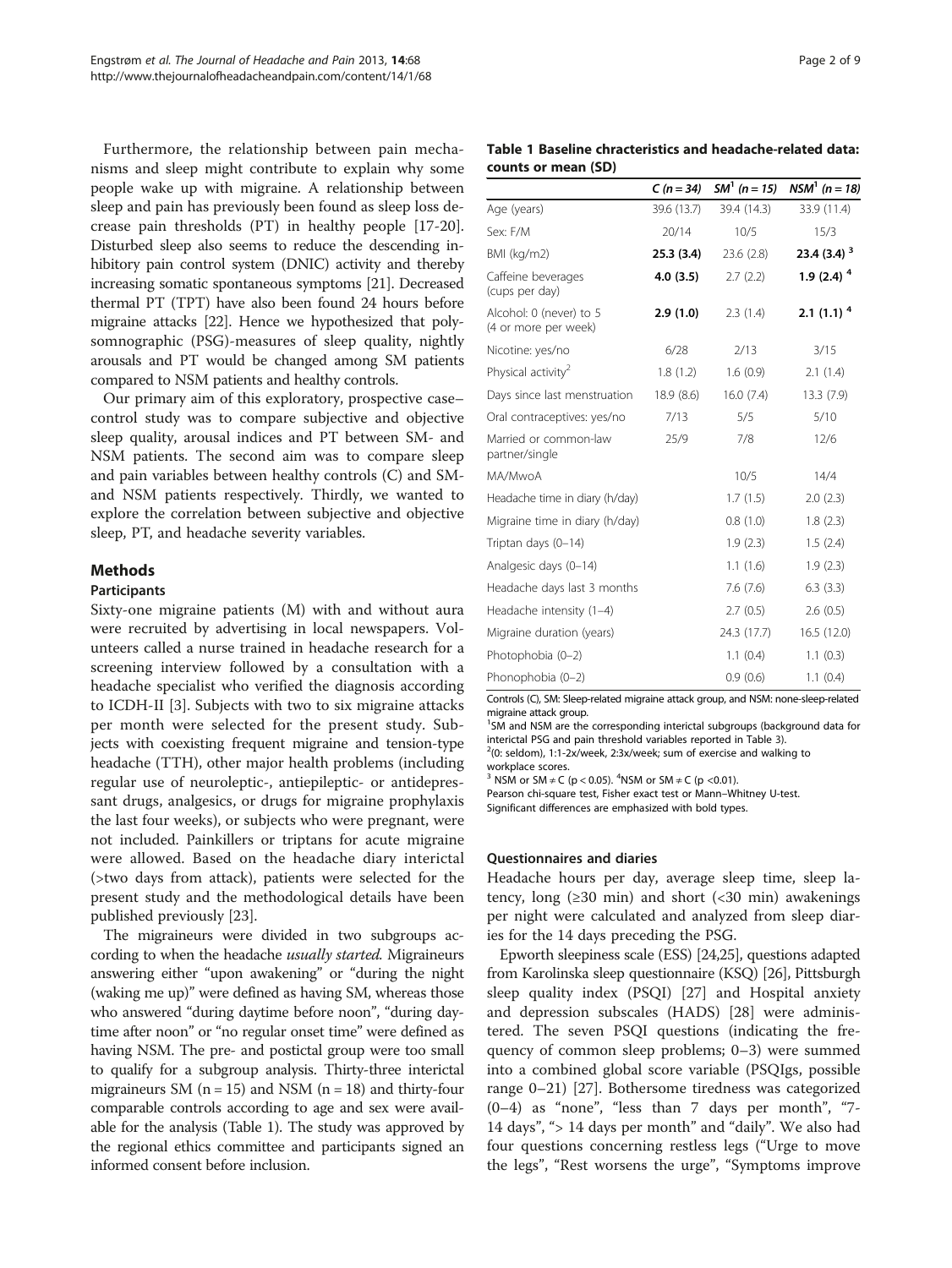with movement", "Symptoms worsen in the evening or night" [[29\]](#page-8-0)). Usual headache intensity, attack length, photophobia, phonophobia and migraine history duration were recorded from semi-structured nurse interviews (Table [1](#page-1-0)).

# PSG

Patients and controls underwent a full night sleep registration with ambulatory equipment. They slept unattended in our patient-hotel in the neighbor building. PSG was recorded by a Notta recorder (EEG Technology Int.bv, 6092 NM Leveroy, The Netherlands) and analyzed with Stellate Harmonie software (Stellate, Montreal, Quebec, Canada). Eight EEG electrodes were placed according to the International (10–20) system [\[30\]](#page-8-0) (F3, F4, C3, C4, P3, P4, O1, O2 plus Pz reference and Cz ground); two electrooculographic electrodes (EOG) applied two cm lateral and respectively two cm up and two cm down from the right and left lateral eye cantus. EOG-reference electrodes were applied to the left (A1) and the right (A2) mastoids. Surface electromyography was registered from submentalis muscles, the left anterior tibialis muscle and trapezius muscle bilaterally.

The following sensors from Breabon Medical Corporation, Ontario, Canada were applied for respiration and circulation measurements: a three-point oronasal airflow thermistor (Airflow temperature sensor R-510), bands around thorax and abdomen to measure respiratory movements (Ultima Respiratory Effort Sensor™, piezoelectric crystals) and a body position sensor (Ultima Body Position Sensor™). An infrared index finger oxymeter (model 8000 J3, Nonin Medical Inc, Plymouth, USA) and 10 mm silver chloride cup ECG electrodes (Natus Medical Inc, San Carlos, USA) were also used. The participants were instructed to go to bed as usual, and write down light-off and light-on times using a synchronized wrist watch.

# PSG data analysis

Analyses were done from noted time for "lights off" in the evening to "lights on" in the morning. Respiratory events were scored automatically and edited visually later. The AASM manual suggest 2 hypopnea definitions based on nasal pressure signals but we had a thermistor. Therefore we chose to analyze hypopneas according to a modified "Chicago criteria" [[31\]](#page-8-0) (≥50% amplitude reduction or lower amplitude reduction in thermistor signals associated with 4% desaturation). Automatic periodic leg movement (PLM) analysis was implemented according to the AASM criteria [\[32](#page-8-0)]. Manual sleep scoring, arousal scoring and event editing were performed by the first author (specialist in clinical neurophysiology assisted by a sleep expert (last author)). Sleep staging was performed according to "The AASM Manual for the scoring of sleep and associated events" from 2007 [\[32](#page-8-0)] with a few exceptions, as described below.

In the present study we wanted to explore fast arousals besides slow arousals as separate events without considering the time interval between the different episodes. Since low frequency episodes have been defined and scored separately as arousals before [[33](#page-8-0)], these D- and K-burst events were used as the "slow counterpart" to the fast AASM-arousals.

First, fast arousals were defined according to the AASM-manual [\[32\]](#page-8-0) as an abrupt shift of EEG frequency (alpha, theta and/or faster than 16 Hz activity) lasting 3– 30 seconds, separated with at least 10 seconds of sleep. Arousals were scored in NREM and in REM sleep if associated with increased EMG for more than one second. Although the upper limit for arousal definition is not defined by AASM, we chose to use 30 s in the present study to avoid ambiguous counts induced by random timing of sleep staging epochs. In this way, an e.g. 25-second EEGfrequency increase will always be counted as one arousal event regardless of its relationship to the epoch boundaries. Therefore, only changes in EEG-activity containing dominating frequencies of 8 Hz or more lasting more than 30 seconds were classified as an awakening. If a sleep stage N2 K-complex was followed by a high frequency arousal, we scored the arousal without changing the sleep stage to N1.

Secondly, we also scored two additional PSG measures of slow-wave arousal: Delta-bursts (D-bursts), defined as a sequence of delta waves lasting 2 s or more and exceeding the background amplitude with at least one third [[33\]](#page-8-0), and K-bursts, defined as at least two consecutive K-complexes [\[33](#page-8-0)]. A K-complex is a negative deflection followed by a positive component with a minimum duration of 0.5 seconds and minimum peak to peak amplitude of 75  $\mu$ V. Both fast and slow arousals were scored when observable in at least three out of eight EEG channels. Awakening-, arousal- K- and D-burst- indexes were calculated as event number per sleep hour. Since K- and D-bursts probably reflect similar physiological processes [\[34,35\]](#page-8-0) they were combined into a KDindex (resembling Cyclic Alternating Pattern (CAP) A1 phase) for correlation analyses in the present paper. The combined KD-index was also chosen rather than the individual K- and D-burst indexes to reduce the amount of analyses.

# Pain thresholds (PT)

Thermal PT (TPT) and pressure PT (PPT) (algometry) were recorded one hour before the participants had their PSG equipment mounted. Heat and cold PT (HPT and CPT) were measured separately in a fixed order on thenar and the medial forehead on both sides with methods of limits (Senselab – thermotest, thermode area  $25 \times 50$  mm<sup>2</sup>,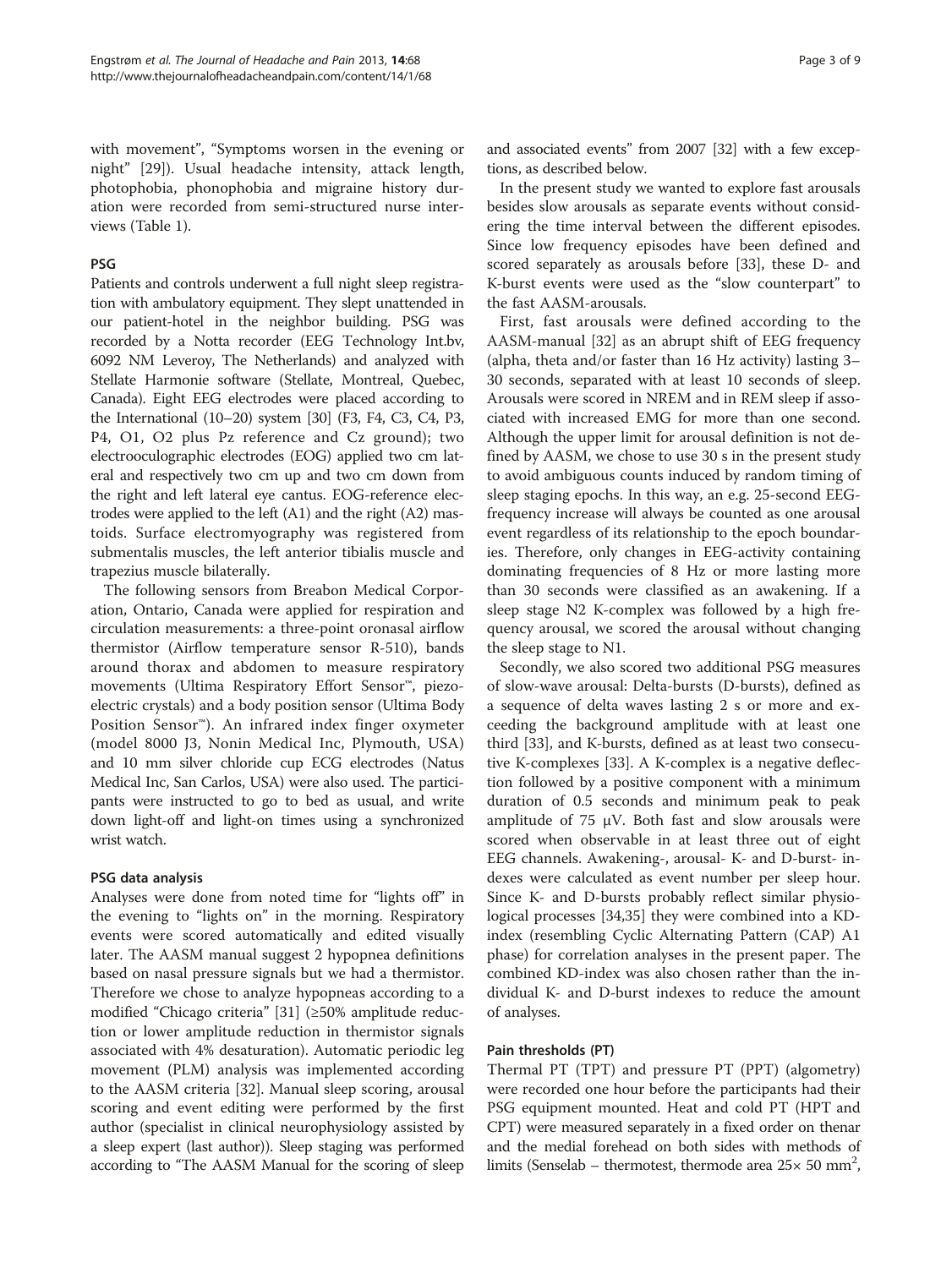Somedic Sales AB, Sweden). Temperature was increased by 1°C/s from a 32°C baseline to a 50°C maximum for three HPTs followed by three decreasing temperature stimuli to 5°C minimum for CPT. PPT were measured at four sites on both sides in a fixed order: m. temporalis (10 mm lateral to the external angle of the orbit), m. splenius (C2 level just at the edge of the trapezius muscle about 35–40 mm lateral to the midline), m. trapezius (10 mm lateral to the midpoint of a line connecting the acromion and the spinous process of C7) and over distal phalanx middle finger (Algometer type II, probe area  $1 \text{ cm}^2$ , Somedic Sales AB, Sweden). Pressure was increased with 30 kPa/s. Thresholds were repeated three times, left before right, and the average was calculated. All thresholds were measured by one out of two technicians. In subjects who did not feel cold pain at 5°C, we used the substitution value 4°C. TPT were expressed as differences from baseline: HPTd (HPT-32) and CPTd (32-CPT) and averaged (right and left sides from all recorded sites) for the present analysis.

# Blinding

For the PSG and PT measurements the technicians were blinded for diagnoses. Scoring of the PSG data was also performed blinded for diagnoses. Two nurses administered the participant appointments and questionnaires. They also accompanied the participants to the technicians after having instructed the participant not to tell anything that could reveal their headache trait or state.

# **Statistics**

Statistical analyses were performed with PASW statistics v.18 and SYSTAT version 11. Since we found no significant differences in sleep-variables between migraine with and without aura, migraine patients were analyzed as one combined group in the present study.

Two-group comparisons were made by nonparametric Mann–Whitney tests. Categorical data were analyzed with Pearson chi-square test or Fisher's exact test if any cross tabular cells had expected count less than five.

Two-sided p-values less than 0.05 were regarded as significant. No adjustments for multiple comparisons were done because the study was exploratory and we wanted to avoid excessive type II errors and to avoid inappropriately testing of a less relevant universal null-hypothesis [\[36\]](#page-8-0).

Partial correlation coefficients (adjusted for age) were calculated to explore the association between migraine severity, PT, sleep quality, arousal and sleep symptoms in SM- and NSM patients. Variables were square-root transformed before this calculation.

The power (based on Student's t-tests) to detect large effect sizes equal to 0.8 (and 0.9) SD in two-group comparisons were 78% (87%) for C - NSM, 73% (83%) for C – SM and 63% (73%) for SM – NSM.

# Results

# Baseline characteristics and headache-related data

There were no differences between SM- and NSM patients in baseline characteristics or headache data (Table [1](#page-1-0)). NSM patients had lower BMI and consumed less caffeine and alcohol than controls, and both NSM- and SM patients had more anxiety symptoms than controls. Triptans were taken within 48 hours before the interictal PSG by two SM- and three NSM patients.

# Sleep related symptoms

Self-reported sleep related symptoms were not significantly different between SM- and NSM patients (Table [2\)](#page-4-0). Both migraine groups reported more subjective sleep problems regarding insomnia, global sleep problems (PSQI) and pain-related sleep difficulties compared to controls. NSM patients were also more often subjectively tired than controls. However, there were no significant differences in hypersomnia as measured by ESS.

# Polysomnographic sleep quality, arousals and PT

NSM patients had more slow wave sleep (SWS, stage N3,  $p = 0.023$ , more K-bursts ( $p = 0.030$ ) and slightly higher nightly mean SaO2 than SM patients (Table [3](#page-5-0)). A slightly higher awakening index  $(p = 0.025)$ , lower D-index ( $p = 0.04$ ) and a tendency to more superficial stage N1 sleep were found among the SM patients compared to controls ( $p = 0.05$ ). Fast arousal index among the SM patients did not differ from controls either judged by the whole night or separated into specific NREM or REM indexes (not tabulated). There were no significant differences in sleep efficiency, sleep-onset latency, or REM latency.

NSM patients spent more time in bed  $(p = 0.041)$ , had more stage N3 slow-wave sleep  $(p = 0.009)$  and a lower index of fast arousals  $(p = 0.041)$  than controls. TPT were lower among the NSM patients than controls  $(p = 0.026)$ and  $p = 0.041$ ). PPT also tended to be lower among the NSM patients compared to the SM patients ( $p = 0.08$ ).

# Partial correlations controlled for age in NSM and SM and controls

Among NSM patients the amount of sleep stage N1 correlated positively with headache frequency (Table [4](#page-6-0)). The amount of N3 sleep correlated negatively with PPT (Table [4](#page-6-0), Figure [1\)](#page-6-0). The amount of KD-bursts correlated negatively with TPT (Figure [2\)](#page-6-0) and headache frequency (Table [4\)](#page-6-0). Among SM patients, the KD-index tended to correlate positively with PPT. The amount of N2 sleep correlated negatively with insomnia and positively with PPT. The amount of sleep stage N3 correlated negatively with headache history duration. Among controls we found no significant correlations in objective versus subjective quality scores or versus PT (not tabulated).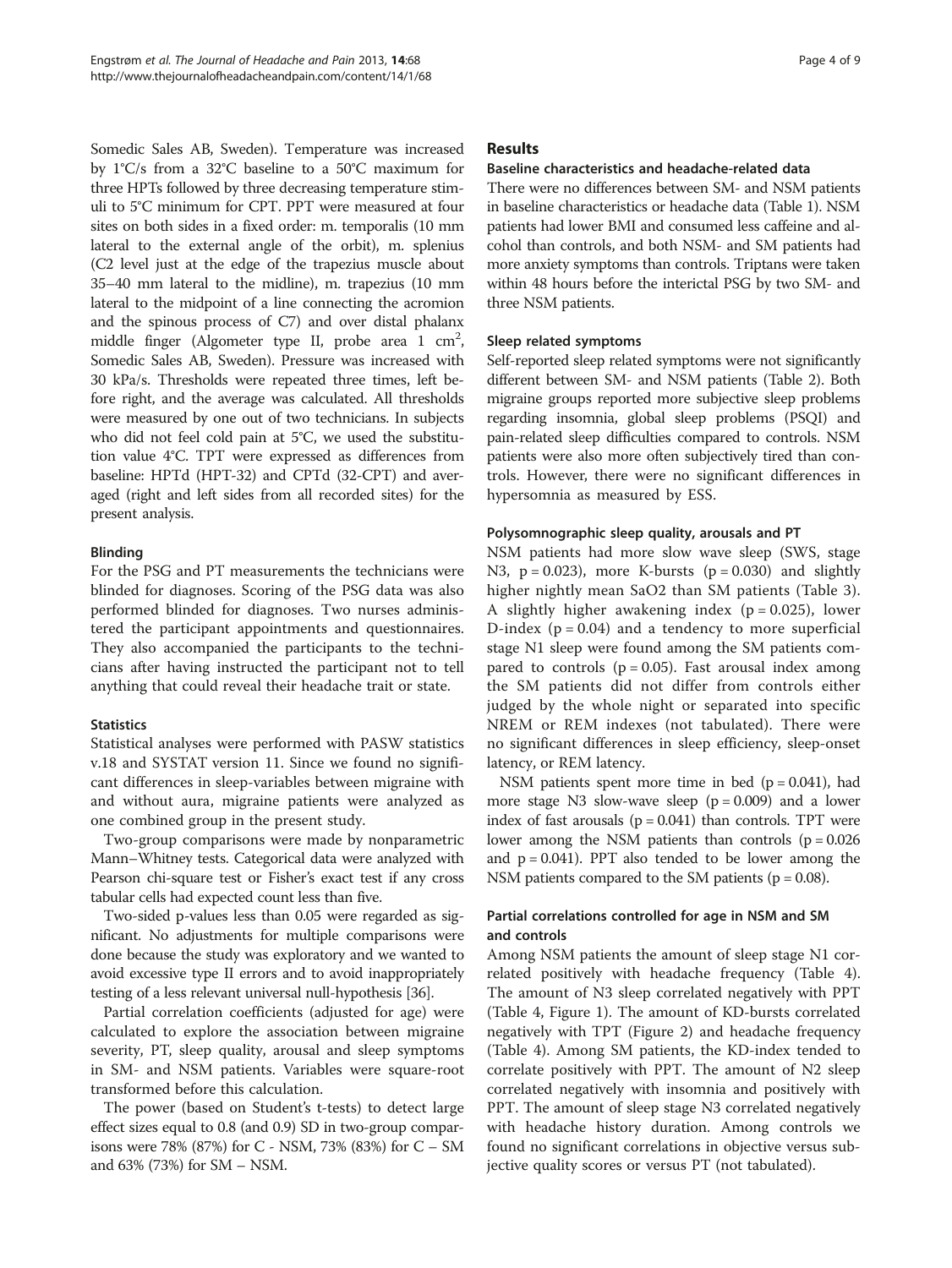|                                             | $C(n = 34)$ | $SM (n = 15)$             | NSM ( $n = 18/17^{10}$ )  |
|---------------------------------------------|-------------|---------------------------|---------------------------|
| Average diary sleep time (hour)             | 7.3(0.8)    | 7.2(1.0)                  | 7.3(0.9)                  |
| Long awakenings in diary <sup>1</sup> (no)  | 0.1(0.2)    | 0.2(0.2)                  | 0.3(0.5)                  |
| Short awakenings in diary <sup>2</sup> (no) | 0.2(0.2)    | 0.2(0.5)                  | 0.3(0.5)                  |
| Sleep latency in diary <sup>3</sup>         | 0.4(0.4)    | 0.7(0.8)                  | 0.5(0.5)                  |
| Epworth sleepiness scale (0-24)             | 5.6(3.1)    | 5.5(3.3)                  | 7.2(4.7)                  |
| Snoring/apnea KSQ score (0-8)               | 1.7(1.6)    | 1.5(1.3)                  | 1.6(1.8)                  |
| Daytime tiredness frequency (0-4)           | 0.7(0.8)    | 1.1(1.0)                  | 1.3 $(1.0)$ <sup>12</sup> |
| Insomnia KSQ score (0-16) <sup>4</sup>      | 3.4(2.3)    | 6.3 (3.7) $^{12}$         | 5.8 (2.8) $12$            |
| PSQlgs $(0-21)^5$                           | 3.8(2.6)    | 6.5 (3.1) $12$            | 5.9 (3.5) $11$            |
| Pain-related sleep trouble $(1-4)^6$        | 1.3(0.7)    | $1.8(1.0)^{11}$           | $2.0(1.1)^{12}$           |
| Restless legs $(0-1)^7$                     | 0.1(0.4)    | 0.3(0.5)                  | 0.3(0.5)                  |
| Depression score $(0-21)^8$                 | 1.6(2.1)    | 2.1(2.1)                  | 2.9(2.8)                  |
| Anxiety score $(0-21)^8$                    | 2.9(2.6)    | 5.3 $(2.6)$ <sup>12</sup> | 6.0 (3.3) $12$            |
| Autonomic index (0-30) <sup>9</sup>         | 1.5(1.4)    | 5.7 (5.0) $^{13}$         | 6.3 (3.3) $13$            |

#### <span id="page-4-0"></span>Table 2 Sleep diary, sleep disorder symptoms, autonomic instability symptoms and emotional state

Controls (C), SM: Sleep-related migraine attack subgroup. NSM: non-sleep-related migraine.

<sup>1</sup> Awakenings lasting more than 30 minutes.

<sup>2</sup> Awakenings lasting less than 30 minutes.

<sup>3</sup>Categorized as 0: <15 min, 1: 15–30 min, 2: 30–90 min, 3: > 90 min.<br><sup>4</sup>Sum of four insomnia-questions in KSO (Karolinska sleep questionn

<sup>4</sup>Sum of four insomnia-questions in KSQ (Karolinska sleep questionnaire).

5 Pittsburgh sleep quality index.

<sup>6</sup>frequency of pain-related sleep problems during the last month from the PSQI questionnaire. <sup>7</sup>Restless legs (1 = answered yes to all four obligatory criteria).<br><sup>8</sup>Sum of saven questions about depression and anxiety sym <sup>8</sup>Sum of seven questions about depression and anxiety symptoms respectively during the last week from the Hospital Anxiety and Depression Scale (HADS) questionnaire.

<sup>9</sup>Sum of 10 questions about palpitations, nausea, unsteadiness, muscle weakness, tremulousness, dizziness, blurred vision, shivering, and paleness.<br><sup>10</sup>Diary data lacking from one NSM subject.

<sup>10</sup>Diary data lacking from one NSM subject.<br><sup>11</sup>NSM or SM ≠ C (p < 0.05). <sup>12</sup> NSM or SM ≠ C (p <0.01). <sup>13</sup> NSM or SM ≠ C (p <0.001). (Mann–Whitney U-test). Significant differences are emphasized with bold types.

## **Discussion**

In this first prospective exploratory case–control study evaluating NSM- and SM patients and controls, we found that NSM had increased objective sleep quality, increased subjective daytime tiredness and reduced PT. The SM patients on the other side had signs of reduced objective sleep quality, but had normal PT and did not report increased subjective daytime tiredness.

# NSM

NSM patients had increased daytime tiredness, more SWS (N3) sleep, less fast arousals and a higher K-burst index than controls. After sleep deprivation in healthy controls increased amount of K-complexes [\[37\]](#page-8-0) and SWS [\[37,38\]](#page-8-0) and reduced amount of fast arousals [[38](#page-8-0)] are found. However, based on the sleep diaries the NSM patients had the same sleep times as the SM patients and controls. A higher need of sleep and a relative sleep deprivation among the NSM patients could be one explanation. Another explanation could be hypoarousability, i.e. hypofunction of the CNS arousal system [\[14\]](#page-8-0).

The lower caffeine intake among NSM patients can possibly be related to the daytime tiredness. However, reduced caffeine intake is unlikely to explain our PSG findings among NSM patients because a low-to-moderate amount of caffeine has been found to have little effect on subjective and objective sleep apart from more stage I sleep (Rechtschaffen and Kales) in insomniacs [\[39\]](#page-8-0).

We also found reduced TPT among the NSM patients. Reduced PT has previously been found among sleepdeprived healthy persons [[17-20\]](#page-8-0). In addition, EEG has in several old studies been found to resemble drowsiness in several migraineurs [[40\]](#page-8-0). These observations do also fit with our interpretation of the present data, i.e. that the NSM patients may be hypoaroused and suffer from (relative) sleep deprivation.

Moreover, there were negative correlations between N3 sleep and PPT and between KD-bursts and TPT among the NSM patients. Slow bursts are said to reflect the slow wave sleep propensity, occurring with highest frequency before SWS in the first sleep cycles [\[41](#page-8-0)]. Hence, increased SWS and slow bursts could indicate a higher need for sleep in NSM patients compared to SM patients. Our findings do also suggest a possible dose–response relationship between the proposed sleep deprivation and the reduced PT.

# SM

The SM patients had no signs consistent with sleep deprivation (e.g. increased daytime tiredness and reduced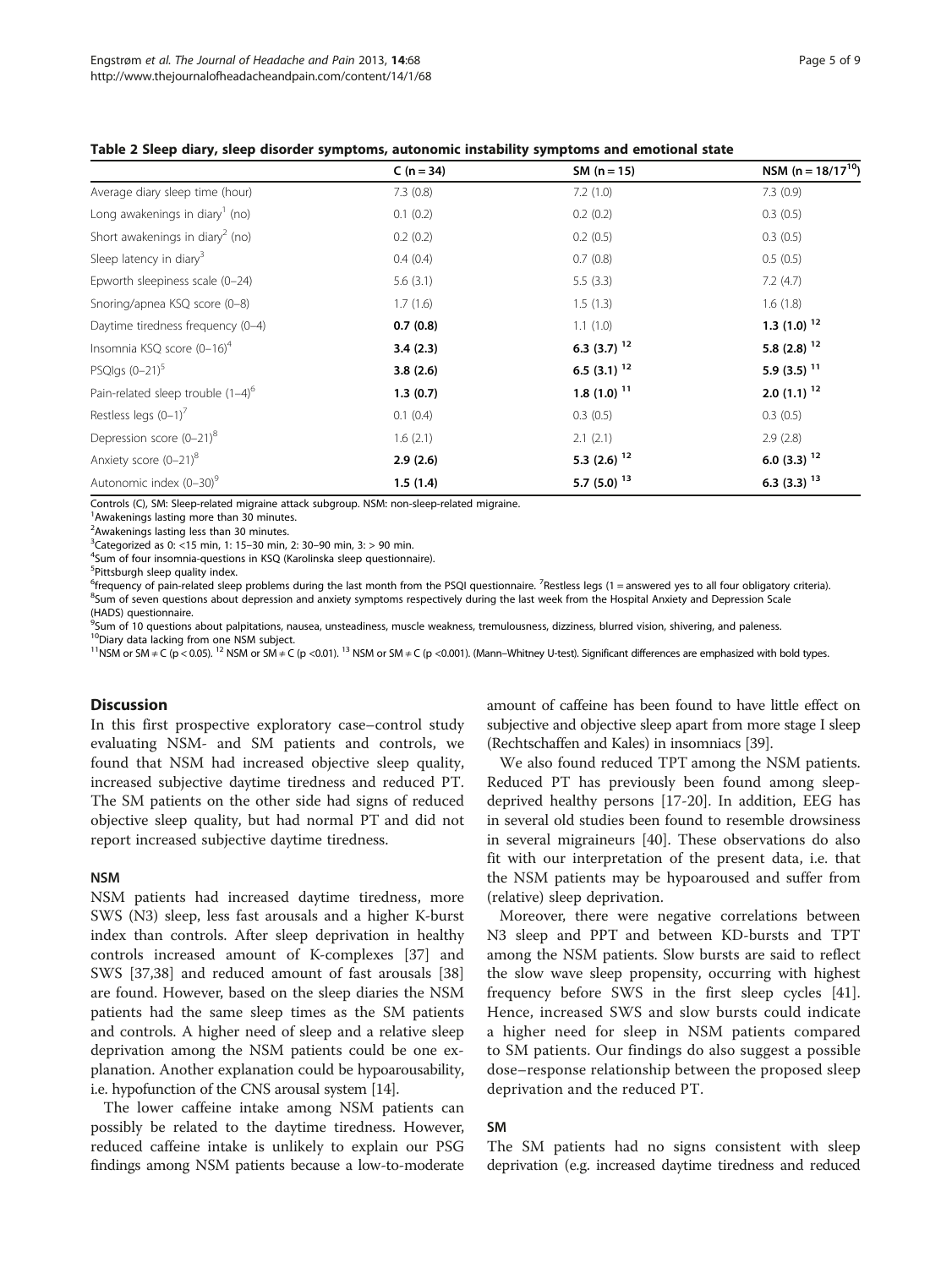|                                         | $C (n = 34)$ | $SM (n = 15)$   | $NSM (n = 18)$        |
|-----------------------------------------|--------------|-----------------|-----------------------|
| Time in bed                             | 453 (58)     | 465 (57)        | 488 (46) <sup>4</sup> |
| Total sleep time (min)                  | 409 (68)     | 417 (67)        | 451 (52)              |
| Sleep efficiency (%)                    | 90.0(8.1)    | 89.4 (7.6)      | 92.4(4.2)             |
| Latency to sleep onset (min)            | 12.8 (14.6)  | 13.8 (25.1)     | 7.4(7.7)              |
| Awakening index (no/h)                  | 0.99(0.59)   | 1.45 $(0.84)^4$ | 1.12(0.63)            |
| Wake after sleep onset (min)            | 30.9 (26.7)  | 34.5 (19.0)     | 29.5 (16.4)           |
| Stage N1 (min)                          | 27 (19)      | 35 $(17)^6$     | 29(13)                |
| Stage N2 (min)                          | 197 (47)     | 194 (44)        | 206 (45)              |
| Stage N3 (min)                          | 86 (31)      | 88 $(25)^3$     | 104 $(28)^{3,5}$      |
| REM (min)                               | 99 (26)      | 99 (38)         | 112(32)               |
| SaO2 mean (%)                           | 95.2 (1.4)   | 95.2 $(1.4)^3$  | 96.1 $(1.0)^{3,4}$    |
| Apnea-hypopnea index (per hour)         | 2.7(3.3)     | 2.6(2.6)        | 2.2(3.3)              |
| Periodic limb movement index (per hour) | 6.7(10.3)    | 4.0(6.3)        | 8.4 (11.4)            |
| Fast arousal index (per sleep hour)     | 18.3(5.7)    | 17.4(8.6)       | 15.5 $(9.7)^4$        |
| Fast arousal index (per hour REM sleep) | 21.8(8.7)    | 21.3(11.3)      | 18.2 (14.6)           |
| KD-burst index (per sleep hour)         | 14.8 (10.9)  | 9.6(7.3)        | 15.4(9.8)             |
| D-burst index (per sleep hour)          | 11.8(8.0)    | 7.3 $(5.7)^4$   | 11.3(8.3)             |
| K-burst index (per sleep hour)          | 3.0(3.8)     | $2.4 (2.2)^3$   | 4.0 $(2.5)^{3,4}$     |
| PPTavg <sup>1</sup> (kPa)               | 661 (249)    | 586 (141)       | 519 $(125)^6$         |
| HPTavg <sup>2</sup> ( $^{\circ}$ C)     | 13.6(3.1)    | 12.6(3.3)       | 11.2 $(3.7)^4$        |
| CPTavg <sup>2</sup> (°C)                | 20.7(6.3)    | 18.3 (6.3)      | 16.1 $(7.4)^4$        |

<span id="page-5-0"></span>

| Table 3 PSG sleep quality, and pain threshold mean values (SD) for controls, and interictal migraine subgroups |  |  |  |
|----------------------------------------------------------------------------------------------------------------|--|--|--|
|----------------------------------------------------------------------------------------------------------------|--|--|--|

C: Controls, SM: Sleep-related migraine attack subgroup and NSM: non-sleep-related migraine recorded in an interictal phase. PPT: pressure pain threshold, HPT: Heat pain threshold, CPT: cold pain threshold. avg: Regional averages from either <sup>1</sup>splenius, trapezius, temporalis, and index finger or <sup>2</sup>forehead and palm. HPT and CPT are expressed as differences from the 32°C baseline.

Mann–Whitney U-test: <sup>3</sup>NSM ≠ SM (p < 0.05). <sup>4</sup>NSM or SM ≠ C (p < 0.05). <sup>5</sup>NSM ≠ C (p < 0.01), <sup>6</sup>NSM or SM ≠ C (p = 0.05). One control and two NSM subjects were excluded from the PLM analysis and one SM from arousal analysis because of loosened electrodes. Significant differences are emphasized with bold types.

PT) even though we found signs of disturbed sleep compared to controls. Age-adjusted headache duration in years was related to a distinct reduction of SWS among SM patients. Also, increasing insomnia symptoms were mainly related to reduced N2 sleep and there was an association between reduced N2 sleep and reduced PT. Furthermore SM patients also had fewer K-bursts than NSM patients. In coherence with findings of Della Marca [\[14\]](#page-8-0) SM patients also had fewer D-bursts than controls. Slow bursts are frequent before and during SWS [\[41\]](#page-8-0). If slow bursts can be interpreted as a measure of the ability to get enough SWS, it also is consistent with a reduced ability to achieve sufficient SWS among SM patients. N2 sleep then might partially compensate for a possible lack of SWS in SM patients.

Nightly hypoxia is related to headache and tiredness [\[11](#page-8-0)] and SM patients had a slightly lower mean SaO2 during the whole night than NSM patients. However, mean SaO2 did not differ in SM patients compared to controls, and we could not detect any significant difference in the apnea- hypopnea index between these groups.

# What is the importance of headache onset time?

In our first paper from this study [\[23](#page-8-0)], interictal migraineurs had increased amount of awakenings during sleep, but paradoxically tended to have less fast arousals and more slow wave sleep. From the present results we can see that the explanation is subgroup differences. The SM patients had increased awakenings and the NSM patients had increased slow wave sleep and less fast arousals.

A migraine attack may be interpreted as an example of genetically determined adaptive behavioral response to internal or external stressors that it is orchestrated by a threatened brain [[42](#page-8-0)]. Also in the present study both SM and NSM had increased "load" with more symptoms of sleep disturbances and anxiety compared to controls [[43,44\]](#page-8-0). Increased neural activity can increase sleep need [[45\]](#page-8-0), but we could not detect differences in work frequency, physical activity, affective or sleep symptoms between the NSM and SM groups.

Why were the SM patients not equally or more tired than the NSM patients? In line with Cortelli [\[42](#page-8-0)] we found signs of slightly disturbed sleep among SM patients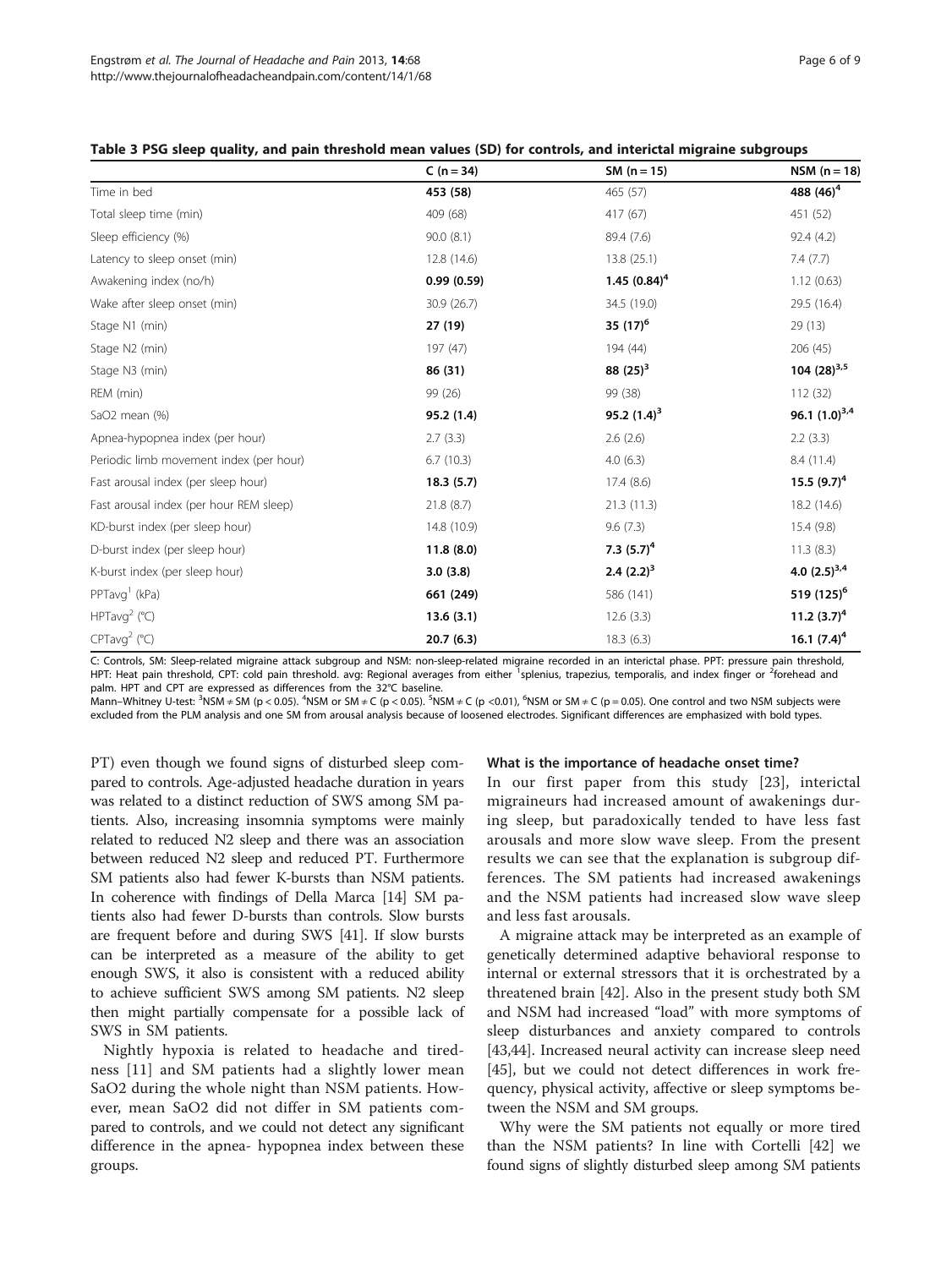|                             | Sleep quality         |                        | Pain thresholds |            | Headache   |                            |                          |                                        |
|-----------------------------|-----------------------|------------------------|-----------------|------------|------------|----------------------------|--------------------------|----------------------------------------|
| $NSM (n = 18)$              | Insomnia <sup>2</sup> | PSQI <sup>3</sup>      | <b>PPT</b>      | <b>HPT</b> | <b>CPT</b> | Headache days <sup>4</sup> | Headache intensity (1-4) | Headache duration (years) <sup>1</sup> |
| Sleep N1                    | 0.12                  | 0.41                   | 0.16            | 0.02       | 0.16       | $0.60*$                    | 0.21                     | 0.35                                   |
| Sleep N2                    | 0.18                  | 0.26                   | 0.29            | $-0.05$    | $-0.04$    | 0.18                       | 0.08                     | $-0.11$                                |
| Sleep N3                    | $-0.40$               | $-0.47$ <sup>*</sup> ) | $-0.50*$        | $-0.18$    | $-0.21$    | $-0.24$                    | 0.03                     | $-0.23$                                |
| REM sleep                   | $-0.15$               | $-0.25$                | $-0.04$         | 0.08       | $-0.27$    | 0.21                       | 0.19                     | 0.03                                   |
| Fast arousal index          | $0.46(*)$             | $0.45$ <sup>*</sup> )  | 0.30            | $-0.19$    | $-0.23$    | $-0.34$                    | $-0.10$                  | 0.09                                   |
| Slow arousal (KD-)<br>index | 0.13                  | $-0.33$                | 0.05            | $-0.57*$   | $-0.57*$   | $-0.64**$                  | $-0.01$                  | $-0.46$ <sup>*</sup> )                 |
| SM ( $n = 15^5$ )           | Insomnia <sup>2</sup> | PSQI <sup>3</sup>      | <b>PPT</b>      | <b>HPT</b> | <b>CPT</b> | Headache days <sup>4</sup> | Headache intensity (1-4) | duration (years)                       |
| Sleep N1                    | 0.32                  | 0.28                   | 0.07            | $-0.12$    | 0.08       | 0.11                       | 0.19                     | $-0.13$                                |
| Sleep N2                    | $-0.69**$             | $-0.46$ <sup>*</sup> ) | $0.54*$         | $-0.20$    | 0.08       | $-0.50$ <sup>*</sup> )     | 0.04                     | 0.28                                   |
| Sleep N3                    | 0.41                  | 0.33                   | $-0.36$         | $-0.11$    | $-0.44$    | 0.39                       | $-0.22$                  | $-0.63*$                               |
| REM sleep                   | $-0.13$               | $-0.11$                | 0.15            | 0.10       | 0.34       | $-0.40$                    | $-0.01$                  | $-0.06$                                |
| Fast arousal index          | 0.30                  | 0.26                   | 0.15            | $-0.21$    | $-0.08$    | $-0.02$                    | 0.18                     | $-0.53$ <sup>*</sup> )                 |
| Slow arousal (KD-)<br>index | $-0.36$               | $-0.01$                | $0.53(*)$       | $-0.19$    | $-0.31$    | 0.05                       | 0.40                     | $-0.12$                                |

# <span id="page-6-0"></span>Table 4 Partial age-adjusted correlations<sup>1</sup> between sleep, symptoms, pain thresholds, among interictal migraineurs subgroups

NSM: Non-sleep related migraine. SM: sleep related migraine.

<sup>1</sup>All variables were square root transformed before correlation was computed. SM: Sleep-related migraine attack subgroup and NSM: non-sleep-related migraine recorded in an interictal phase. PPT: pressure pain threshold, HPT: Heat pain threshold, CPT: cold pain threshold.

<sup>2</sup> Sum of four insomnia-questions in KSQ (Karolinska sleep questionnaire).

<sup>3</sup>Pittsburgh sleep quality index frequency of pain-related sleep problems during the last month from the PSQI questionnaire.

<sup>4</sup>Headache days last three months.

<sup>5</sup>One SM excluded from fast and slow arousal scoring because of loosened electrode.

p < 0.10(\*), p < 0.05\*, p < 0.01\*\* Significant differences are emphasized with bold types.



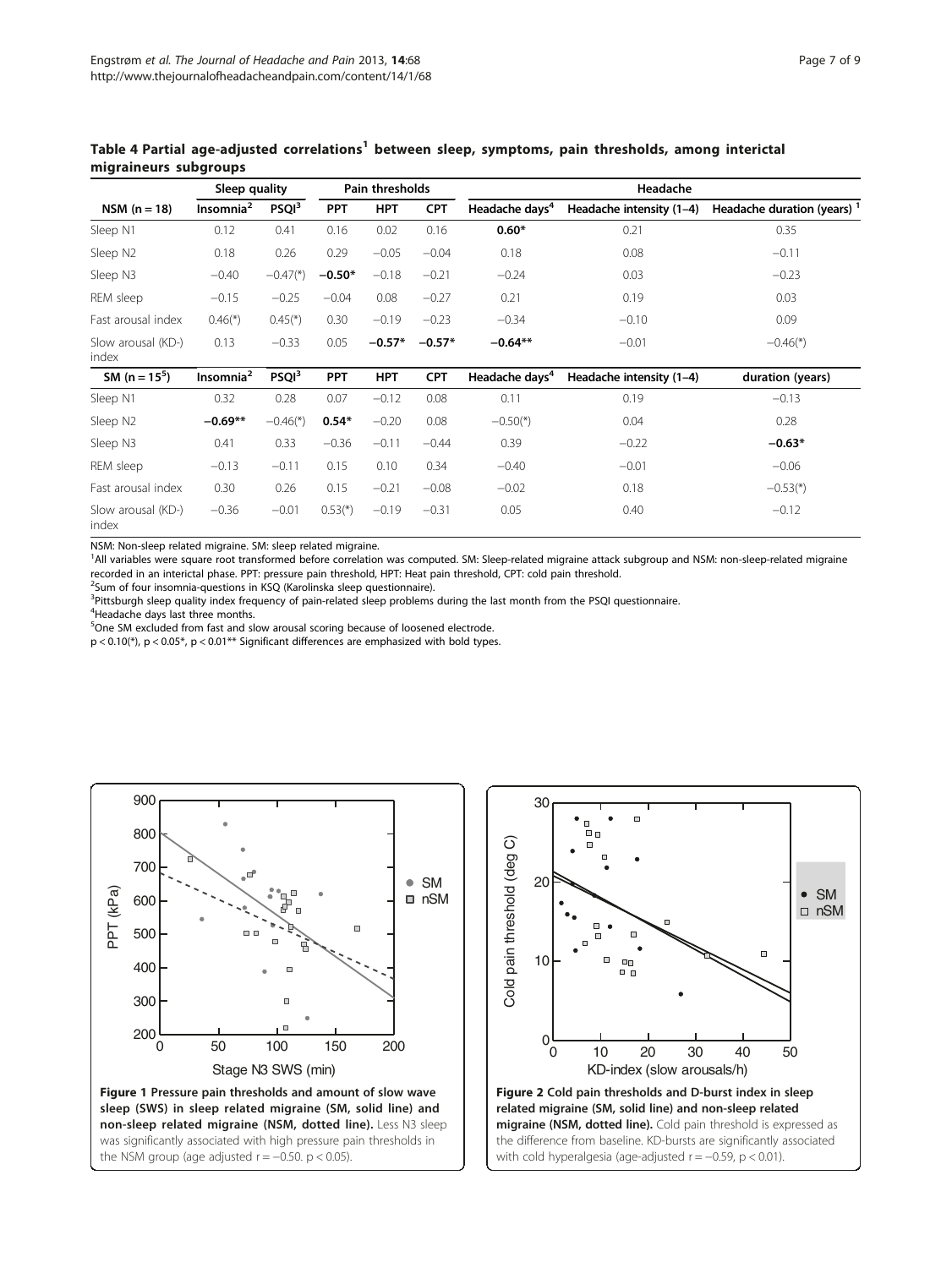and signs indicating that daytime is more tiring for NSM patients than controls. It can be hypothesized that the lack of response decrement to repeating stimuli (habituation) described among migraineurs [\[46\]](#page-8-0) might chiefly be a characteristic sign of NSM patients.

The apparently preserved arousability among SM patients might in fact be sign of high resistance towards daytime load consistent with the idea that SM patients do not reach their overload limit before nighttime. The negative effect of high arousability might be an increased vulnerability to reduced sleep quality in SM patients. It is possible that small disturbances in sleep quality (that normally are not perceived as sleep disruptive) are the drops that makes the flood in these patients; i.e. triggering a migraine attack during night. This notion fits with the parallel increase in sleep disturbances and sleep related migraine with age [[47\]](#page-8-0) and with the proposal that apnea disrupted sleep also can trigger a migraine attack [[48\]](#page-8-0).

The "hypoarousability" of the NSM and robust arousability among SM could in principle be related to the periaqueductal gray matter, a structure which is assumed important in the migraine pathogenesis [[49](#page-8-0)], since "hypoarousal" and "hyperarousal" has been linked to ventrolateral and lateral regions respectively [[50](#page-8-0)].

# Strengths and limitations

The strength of this study is the blinded, controlled, prospective, and population based design, thereby also avoiding hospital-based severe and longstanding migraine cases.

There are different arousal definitions: AASM accepts only fast arousals [\[32\]](#page-8-0). Phase of transient activation (PAT) [[33](#page-8-0)] is another definition of fast arousals. Low frequency episodes as D- and K-bursts are found related to temporarily increased heart rate and scored separately as arousals before [\[33\]](#page-8-0). The CAP system includes beneficially both fast and slow arousals in one scoring system [[51](#page-8-0)] and is also previously used in examination of sleep among sleepmigraineurs [\[14](#page-8-0)]. However, CAP scoring covers only NREM sleep, is quite complicated to score [[52](#page-8-0)] and sleepmigraineurs' sleep is previously also investigated without CAP scoring [\[15](#page-8-0)]. In the present exploratory study we included both fast and slow arousals as in the CAP system, but we intended to score both fast and slow arousals separately, without considering sleep phase and the time interval between the different arousal episodes.

Only one PSG recording from each patient in the present study excluded the possibility to evaluate intra individual changes in different migraine phases. A possible first night effect on slow D- and K-arousal bursts and fast microarousal bursts was non-significant and very small in one study [\[53\]](#page-8-0). Besides, any other systematic first nighteffects would probably affect groups in a similar way and

accordingly be cancelled out in a statistical comparison. Our method for separating migraineurs into SM- and NSM patients by one question on the most typical headache onset time is a weakness. A more objective way would be to evaluate headache onset in diaries for several months. However, as we only had diaries for four weeks, this alternative was not possible in the present study.

Furthermore no corrections for multiple comparisons were done because the study was exploratory, and we did not want to increase type II failures on the cost of reducing type I failures [\[36,54](#page-8-0)]. However, the chosen approach does increase the risk of false positives (type I errors) and our findings should accordingly be independently reproduced before firm conclusions can be drawn.

# Conclusion

In conclusion, in this first prospective exploratory case– control study evaluating sleep in interictal SM- and NSM patients and controls, we found small, but probably important differences. NSM patients showed a sleep pattern consistent with foregoing sleep deprivation even if sleep times in sleep diaries were normal. SM patients on the other hand, had signs of slightly disturbed sleep. As far as we know, no others have compared PSG-sleep between NSM and controls. However, our results need independent confirmation.

#### Competing interest

The authors declare that they have no competing interest.

#### Authors' contribution

ME mounted some PSGs and performed some pain threshold measurements, analyzed all PSGs, performed the statistical analysis, prepared the initial draft and was the main author of the present manuscript. KH included patients in the study. GG was contact person for the participants, handled and typed all questionnaires. TS had the original idea of the study; he has made all the data files for statistics and been the main supervisor in all processes. All authors have contributed to the practical plans for the study, read, revised and approved the final manuscript.

#### Acknowledgements

We thank Lars Jacob Stovner for diagnosing some of the migraineurs included in this study and both Marit Stjern and Grethe Helde for practical assistance. This study was supported by grant from Department of clinical neuroscience Clinical Neurosciences; Norwegian University of Science and Technology, and Liaison Committee between the Central Norway Regional Health Authority (RHA) and the Norwegian University of Science and Technology (NTNU). Trondheim, Norway.

#### Author details

<sup>1</sup>Department of Clinical Neurosciences, PB 8905, MTFS, Norwegian University of Science and Technology, Trondheim N-7489, Norway. <sup>2</sup>Department of Neurology and Clinical Neurophysiology, St. Olavs Hospital, Trondheim N-7006, Norway. <sup>3</sup>Norwegian National Headache Centre, St. Olavs Hospital Trondheim N-7006, Norway. <sup>4</sup>Department of Neurology, Haukeland University Hospital, Bergen, Norway. <sup>5</sup>Department of Clinical Medicine, University of Bergen, Bergen N-5021, Norway.

#### Received: 29 May 2013 Accepted: 31 July 2013 Published: 6 August 2013